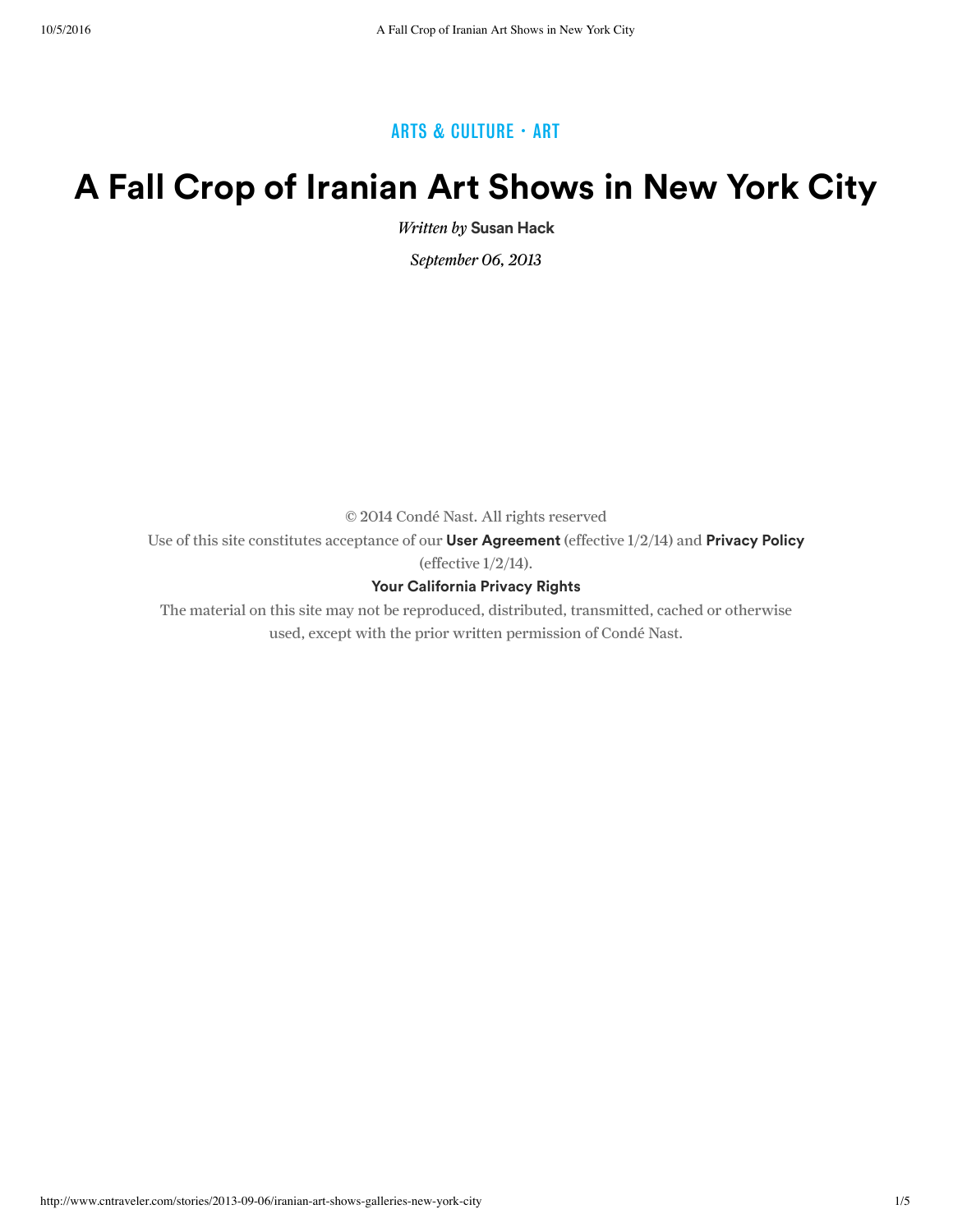

Farhard Moshiri, the father of Iranian Pop Art, is one of dozens of Modern and contemporary artists featured in no less than five autumn New York exhibits of Iranian art. This untitled oil on canvas (the calligraphy reads "My Heart is Your Love's Play Toy") is on display at the Calligraffiti 19842013 show at the Leila Heller Gallery.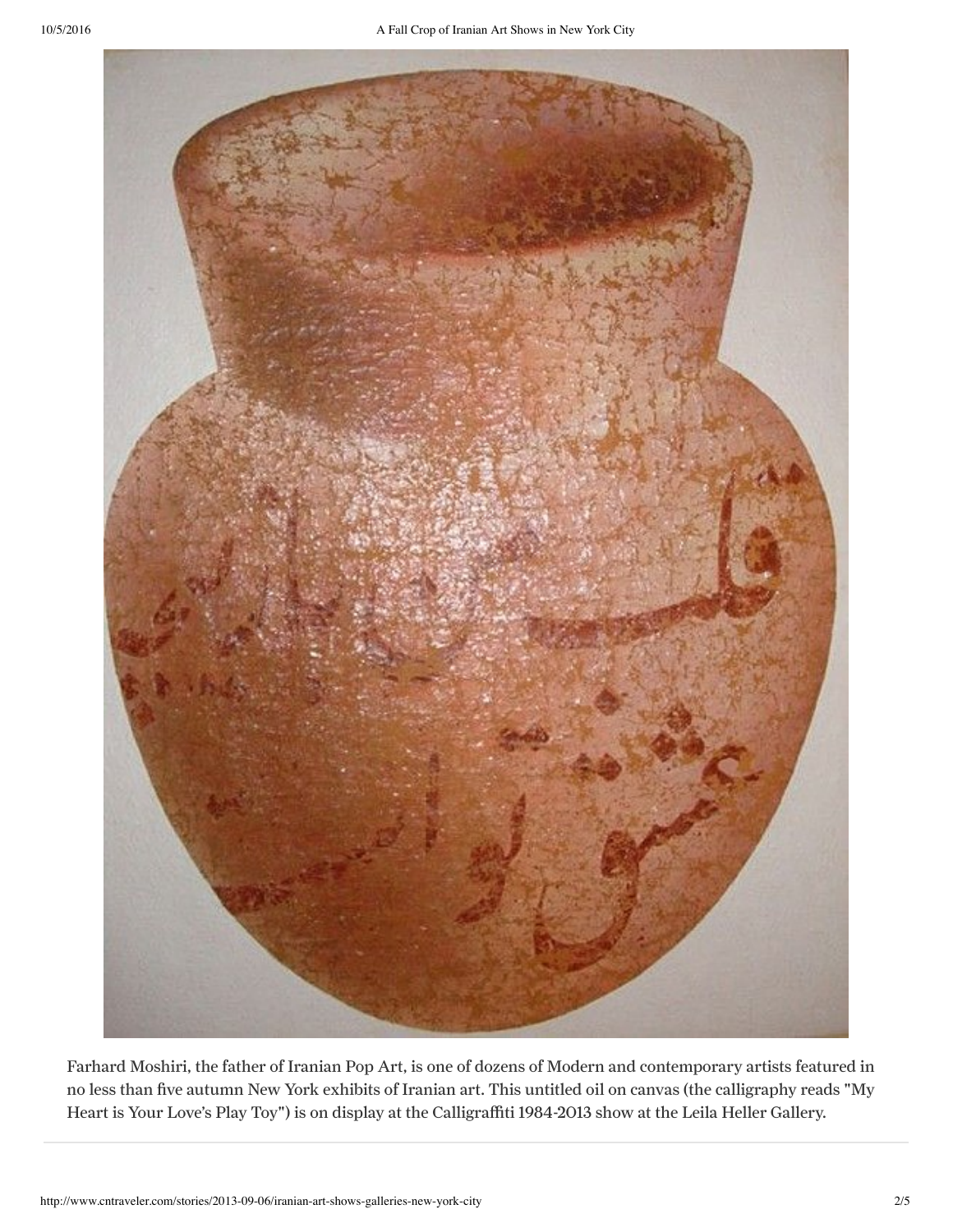

### **Against a backdrop of political tension between the U.S. and Iran, exhibitions of Iranian art open this week at ve New York galleries.**

Against a backdrop of US–Iran tension over uranium enrichment, economic sanctions, and Syria, a season of cultural dialogue has opened in New York City, where no less than five exhibitions of modern and contemporary Iranian art open this week.

Today, The Asia Society launches "Iran Modern," the first major show of modern Iranian art on US soil. The 100 paintings, photos, and sculptures by 26 artists, on loan from public and private collections across the United States, Europe, and the Middle East, were created in the three decades leading up to the 1979 Islamic Revolution, an era when Tehran was an open, cosmopolitan capital with its own Biennial, and Iranian artists exhibited widely and contributed to the development of global modernism. "Against the backdrop of the current global political climate, exhibitions like 'Iran Modern' are essential to fostering a better understanding of Iran's history," says Melissa Chiu, the Asia Society Museum Director. The show traces the influence of classical Iranian art, folk tales, crafts, and politics in modern work and include artists such as Monir Shahroudy Farmanfarmaian, a still-practicing octogenarian known for intricate mirror mosaics. Performances and symposia by contemporary curators and artists, including underground Tehran rock musicians, will take place during the exhibition run.

Art flourished in Iran In the 1970s under the patronage of empress Farah Diba and amid growing wealth from the oil boom. In the wake of the revolution that ousted the prowestern Shah, many art spaces closed, and some artists chose exile while others stayed to confront restrictions on social freedom and individual expression imposed by the rule of Iran's mullahs. Post-revolution films by Iranian directors have found a broad international audience, but the plastic and visual arts are lesser known in the U.S. To introduce Americans to post-revolution Iranian art and the modern and contemporary art of the Middle East, Tehran's Shirin Gallery is launching a New York outpost in Chelsea (*511 W. 25th St.* ) Opening today, the debut show is "My Name is Not Rouge," a group exhibit featuring modern interpretations of the art of the Persian miniature. The 15 artists include established Iranian stars such as Fereydoun Ave, who divides his time between Tehran, Paris, and Dubai, as well as emerging talents.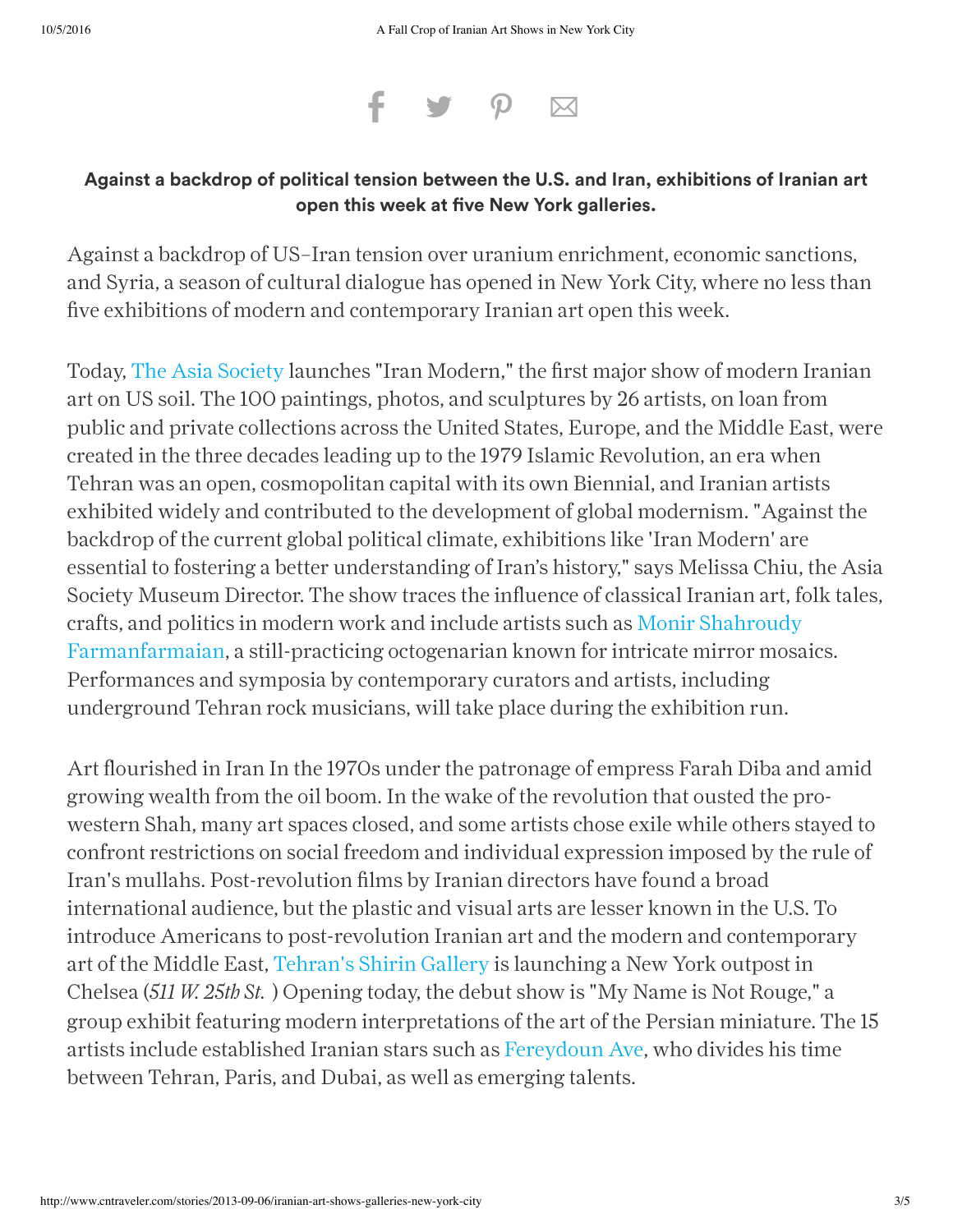#### 10/5/2016 A Fall Crop of Iranian Art Shows in New York City

Nicky Nodjoumi, a Kermanshah-born artist, whose Pre-Revolution paintings are part of the Art Asia exhibit, will also have a solo show of current work at the newly opened Taymour Grahne Gallery (*157 Hudson Street* ). In "Chasing the Butterfly and Other Recent Paintings," Nodjoumi, who was in his 30s during the revolution and has been based in New York since 1981, often depicts human figures engaged with bizarrely counter-poised animals as a way to explore his personal experience of alienation and dislocation while interjecting sharp political commentary.

From September 7–October 26, the Thomas Erben Gallery (*526 W. 26th St.* ) will feature "Curriculum Mortis," a one-man show by Tehran-based Barbad Golshiri. Born three years after the revolution, the multimedia artist explores the boundaries between politics, national duty, and repression in a sculptural installation of a cemetery.



ADVERTISEMENT